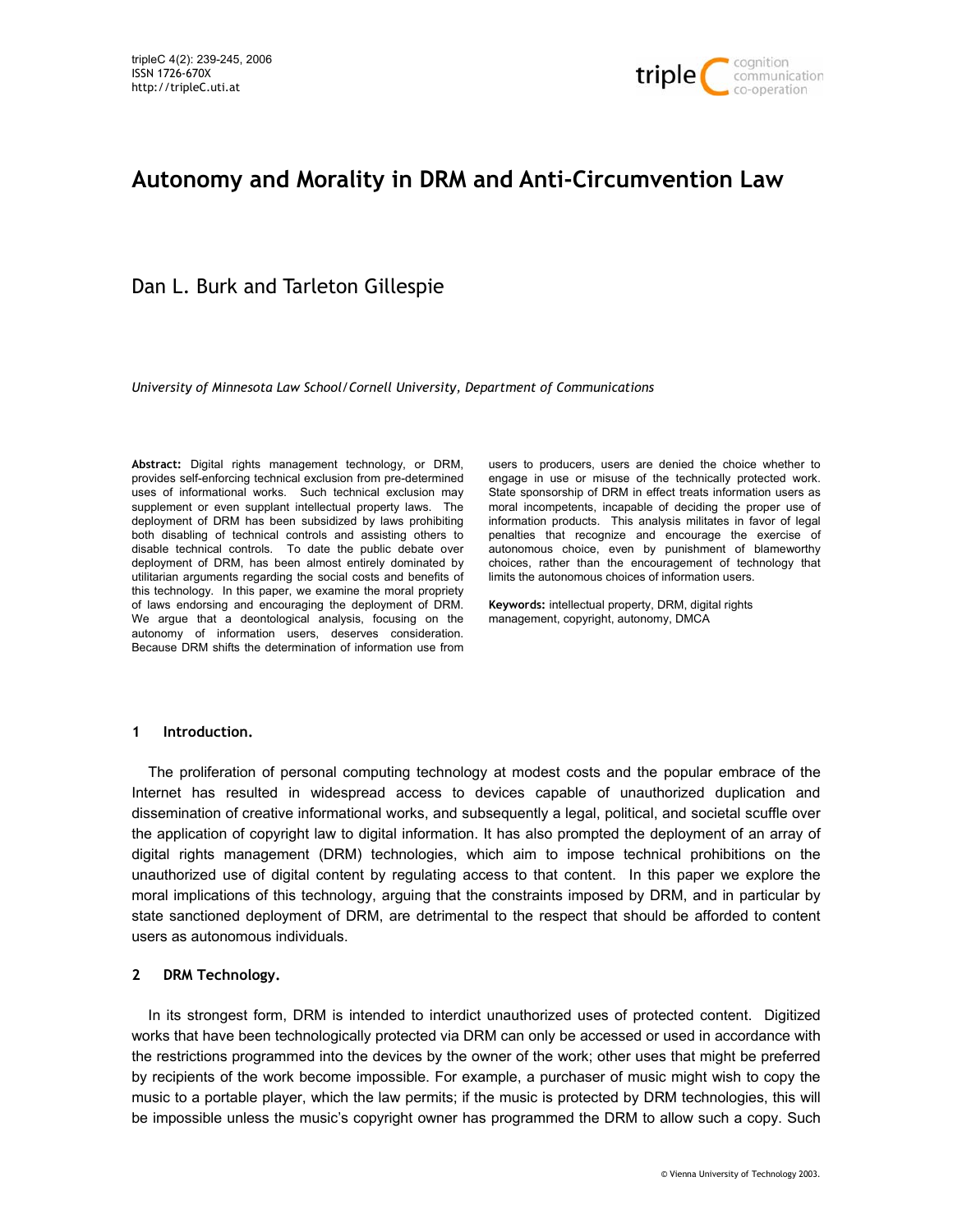systems may also include monitoring or authentication features to track who is using what content and in what ways, in order to facilitate monetary charges or billing for access and use. Other DRM technologies, such as steganographic or "digital watermarking" technologies can identify and track the content they mark. (Godwin 2004)

In such a case of technological prohibition, absent the permission of the music owner, copies can only be made by disabling the DRM's technical protection, by hack or by crack. Of course, if technical protections can be disabled in order to allow legally permissible uses, they may be also disabled to allow impermissible copying or other improper use. Because of the possibility that they might be circumvented, DRM alone is unlikely to achieve the kind of protection desired by copyright owners; the DRM itself needs protection from circumvention via a state-sponsored legal regime that prevents users disabling the device. Since relatively few consumers have the technical skills to disable sophisticated DRMs, effective DRM protection also requires legal protection against those who might assist in circumvention, or provide tools to circumvent. Consequently, in the United States, the member states of the European Union, and many other nations, DRM has received the approval and imprimatur of the state in the form of anti-circumvention laws that prohibit users disabling DRM themselves or making available devices that might help others disable DRM.

#### **3 The Principles of the DRM Debate.**

Public debate over the propriety of DRM deployment has been based almost entirely upon utilitarian assessments of the efficacy, efficiency, and provisions of public goods. Intellectual property law generally has been seen as an economic incentive to promote the generation and distribution of creative works; by excluding unauthorized uses of a work, artificial scarcity is created and the owner of the work is assured the enviable market position of sole provider, providing them a way to reliably profit from the creation of such works. Intellectual property laws are said to maximize social welfare; and, if there are some costs to granting exclusive rights, they are justified by the greater benefits. (Landes and Posner 1989) To the extent that it merely supplements or extends such legal exclusion, technical protection in the form of DRM is viewed as a lower-cost, self enforcing adjunct to or substitute for intellectual property law, a means to the same worthy ends. (Stefik 1996)

Although such consequentialist arguments have been the primary justification for intellectual property, and so for DRM, deontological arguments have also been used on occasion to justify intellectual property laws. Deontological arguments focusing upon the author or producer of proprietary works are familiar in discussion of intellectual property rights and related public policies. Under this view, intellectual property rights are properly established by the state in order to recognize the autonomy and individuality of the author. The doctrine of "moral rights" in European copyright suggests that authors are seen to have a particular say over the presentation of their work that exceeds even the economic machinations of copyright law; it has been used to redress various artistic violations of cultural works, such as the colorization of classic films originally shot in black and white. This draws on the long tradition of using Locke's labor theory of property and Hegel's principle of will to justify copyright law -- not merely the utilitarian arrangement the U.S. Constitution describes, but a fundamental right to the work produced of your purposeful hand, as an extension of personality. (Drahos 1996; Hughes 1988) Such arguments might also be extended to DRM protection: DRM helps secure the rights of the creators of intellectual works, the fruits of their labor, extending their right to control the circulation and presentation of their work in contexts far from its point of origin.

Critics of DRM systems fret that this protection system is simultaneously a control system; they have challenged this system on a number of fronts. Some have challenged these technical protection measures as really a means to alter the purchase and use of cultural works to the economic benefit of the industries that produce them; while the fears of piracy with which they are justified may be reasonable ones, this copyright rhetoric is also a convenient distraction from the way DRM can regulate aspects of our interaction with culture that were never within the reach of copyright law. (Gillespie 2004; Gillespie, forthcoming) A number of critics have also challenged DRM for how its technical constraints may have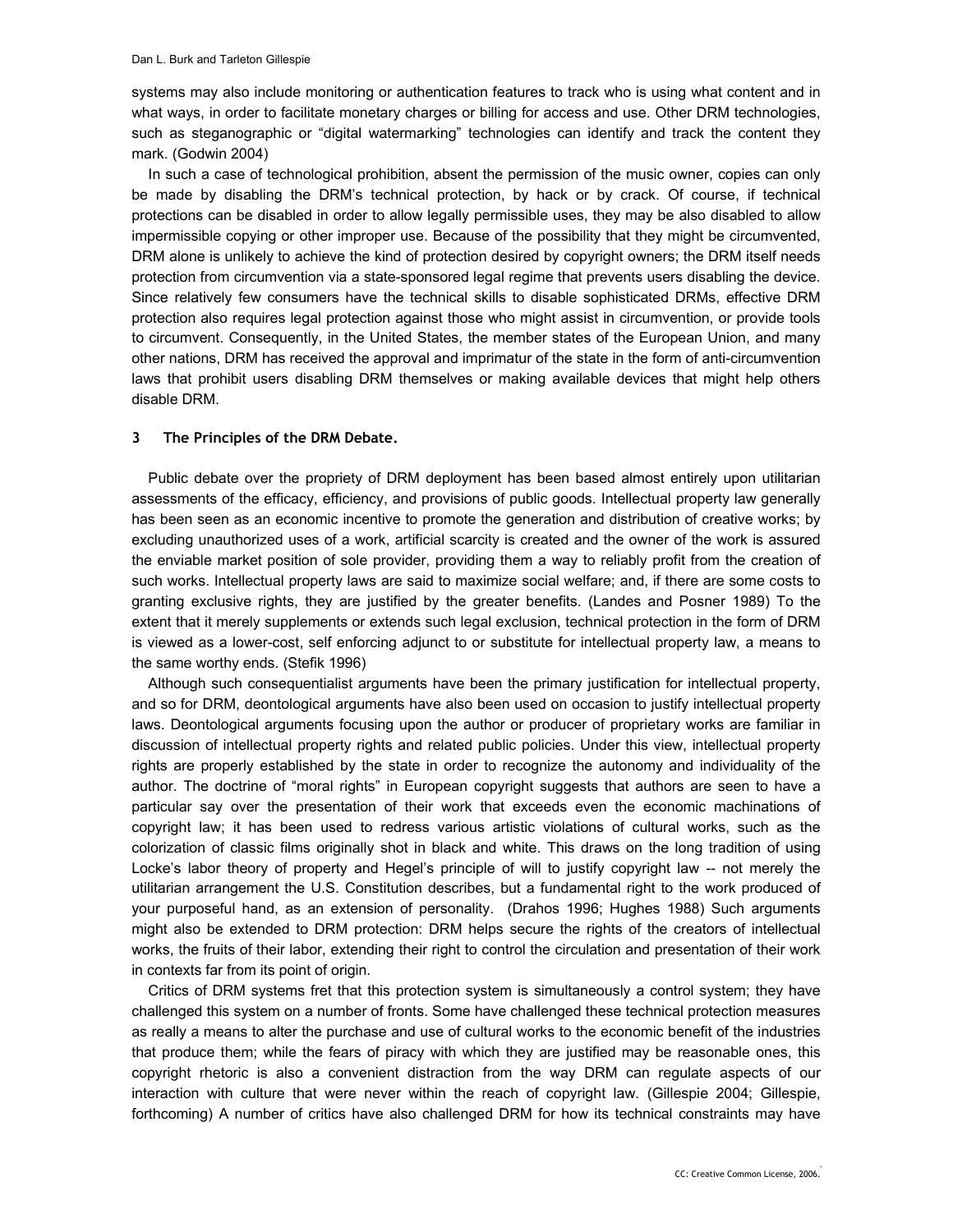consequences for the activities of users -- a worry about the autonomy of the user and their agency in the culture in which they are involved. Even DRM systems that only monitor or track content may have profound implications for individual autonomy. For example, Julie Cohen (1996) has shown how the monitoring features of content management technology are likely to "chill" certain types of reading, as consumers will be aware and perhaps apprehensive that their choices are being remotely observed and recorded. Such effects may be characterized as a subtle but pernicious curb on individual choice.

## **4 The Problem of State-Sanctioned Preemption.**

In this paper we want to focus primarily on those technologies that are designed and deployed as "lock out" devices for content, to raise a more fundamental, and perhaps more philosophical, concern about the autonomy of the user. Most troublingly, these DRM technologies restrict the choice of the individual by fundamentally shifting the moment in which the use of information is regulated. Whereas legal prohibition leaves discretion over their behavior in the hands of the users, allowing them to determine whether to risk activity that might result in legal penalties, DRM forecloses such discretion, allowing only those actions determined in advance by the information producer. DRM works on the principle of preemption; while copyright law announces a set of rules and the consequences that may be applied to those who violate the rules, DRM builds these rules into the very tools with which we make any use at all, such that the prohibited uses are rendered impossible.

In some sense, this is a central part of DRM's appeal. For those who use DRM protections for their content, the fact that their rules will be automatically applied to everyone in every instance so as to keep copyright violations from ever occurring, is certainly preferable to a law that can only be applied after illicit copies have been made and distributed, the economic damage done and never to be undone. And the fact that these measures apply to all users equally – particularly since anti-circumvention laws will prohibit the technically literate from using their special skills for circumvention -- has a comforting sense of justice, more so than a law that applies only to those who get caught, and only when the copyright holder sees it as economically viable to bring suit.

However, there are three significant problems with a restriction that preempts behavior rather than applying consequences after the behavior has occurred. The first is that the kind of exceptions and special cases the law regularly accommodates may be rendered impossible. While we have a law prohibiting murder, and there is relatively little hesitation on either deontological or utilitarian grounds as to the merit of such a law, we have a series of caveats built into the law that we also value. Killing someone in selfdefense is still murder, but it is murder that, in the eyes of the law and after deliberation in a courtroom, can under particular circumstances be excused. Such an exception would cease to exist were the act of murder somehow preemptible in all cases.

Though we aspire to a legal regime that precisely and clearly regulates behavior in both morally and socially justifiable ways, we recognize that real-world contexts are always more complex than a statute can anticipate or accommodate; we rely on judges and juries to apply the abstractions of law to these messy cases, and to both honor the laws and to recognize those moments in which exceptions must be accommodated. Such discretion requires that the law be applied after the fact, though it means that crimes will be committed before they can be adjudicated. If the behavior has yet to occur, it cannot be judged, or can only be judged categorically and without consideration for individual circumstances.

This kind of concern has been the focus of some of the strongest critiques of DRM. Copyright as a legal doctrine attempts to strike a balance between the interests of authors, owners, and the public they serve. In the service of this balance, the otherwise exclusive rights granted to the owner of a copyrighted work are delimited by a set of important exceptions. Some of these exceptions are akin to self-defense in that they are legally sanctioned exceptions to the rule, rather than positive rules of their own. While the general rights of the copyright owner are violated, a judge may take into consideration the context and consequences of that violation, to determine whether the use fits a proscribed set of criteria protecting certain socially valuable unauthorized uses. Critics of DRM have noted that bright-line and technologically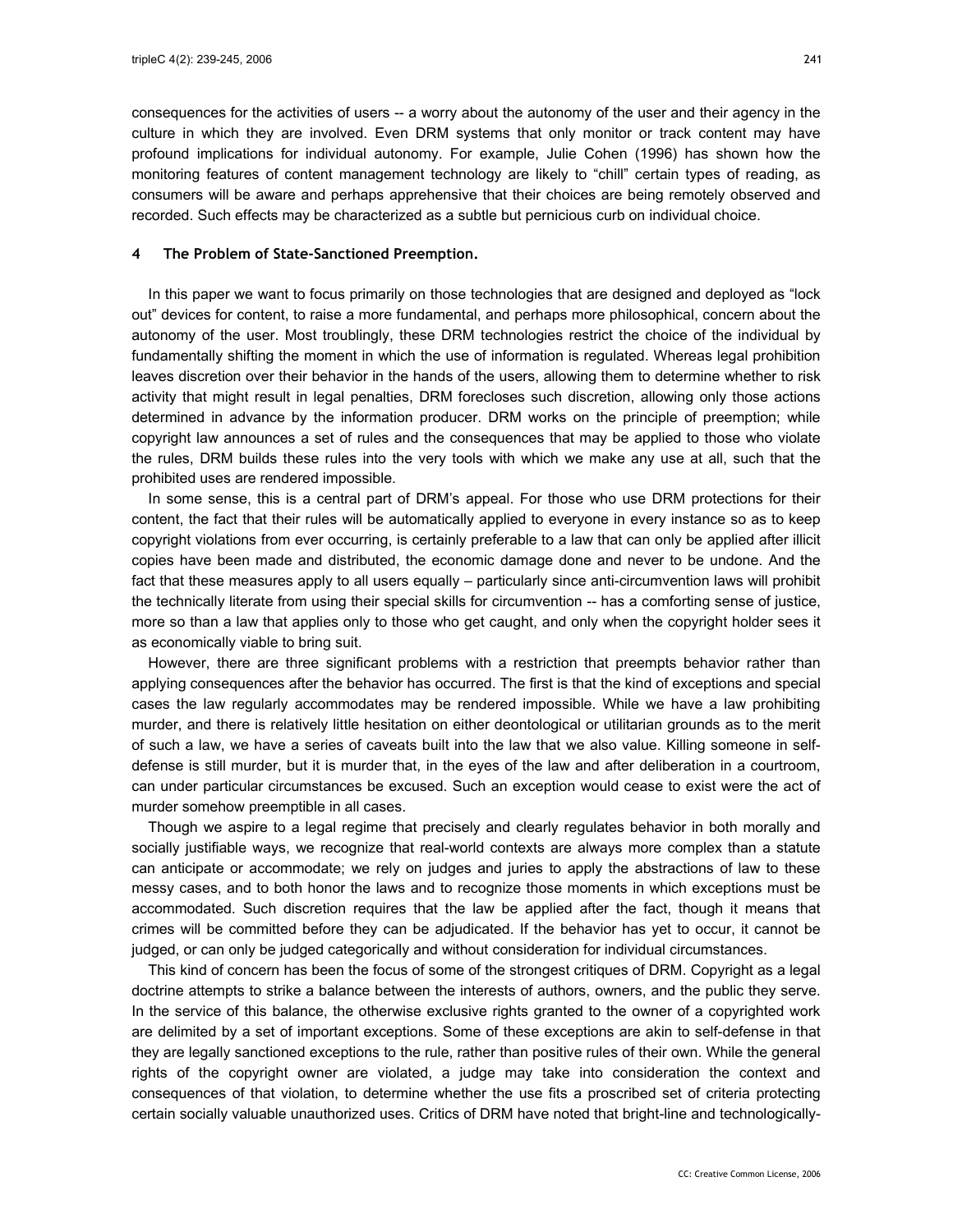enforced rules prohibiting duplication and distribution of copyrighted works renders impossible almost all such exemptions. (Burk and Cohen 2002; Felten 2003; Samuelson 2003) By preempting copying, DRM intervenes before use is made, meaning no unauthorized use can ever be made, permissible or otherwise.

## **5 Preempting Rights of Conscience.**

Beyond the question of how a preemptive technological constraint handles exceptions and adjudications commonly managed in law, preemption also endangers the hallowed practice of protesting a law by breaking it. Just as we recognize that our laws are abstract and require constant adjudication, we also recognize that they are imperfect and require constant reconsideration. While we have mechanisms for making such changes, through legislation by our political representatives, we know this system often suffers from calcified unresponsiveness, bureaucratic inertia, and the powerful bias of moneyed interests. Often it is those citizens unfairly restricted by a rule who must rise up to challenge it; sometimes, the most viable means to do so is to break the rule as an act of political defiance, as civil rights protesters in the United States and South Africa historically did by willfully ignoring segregationist or apartheid laws. They did not presume that they would elude the consequences the law set out for their actions; they decided that the statement made by defying the law and the possibility of change were worth accepting those consequences.

Hackers who have challenged DRM restrictions have sometimes adopted a similar rationale, dubbing their circumventing activities a form of "electronic civil disobedience." The comparison to human rights agitation is not meant to overdramatize digital copyright law and its discontents, nor to suggest that all those who provided DeCSS had political critique in mind. It is merely to point out that the mechanism used by the protesters in both cases, defying the law to call attention to its immorality, is an important tactic for an imperfect democratic system. Preemption makes such critiques impossible -- except so long as hackers can circumvent these restrictions. Such circumventions will continue to be made, both for fun and as a political statement. But in the dream of DRM providers, such circumvention will eventually be preempted itself through more powerful encryption and more robustly designed technologies.

## **6 Undermining Autonomy.**

Finally, beyond the possible restriction of justifiable exceptions and of civil disobedience, preemption raises a more fundamental issue, one that asks us to ponder the very justification of law itself and the right to impose restrictions on another person. In the context of criminal law, Herbert Morris (1968) notes that systems of state-sponsored deterrence encompass two different modes of behavioral intervention: the criminal and the medical. The former assumes that the perpetrator is capable of independent, autonomous choice, and so is responsible for his or her actions. Even though society may judge the actions to be blameworthy and morally culpable, criminal law assumes that they were freely chosen by the perpetrator and so deserving of punishment. Indeed, society in some sense pays the perpetrator a backhanded compliment by punishing blameworthy actions: in assigning responsibility and blame for the action, society affirms the moral status of the perpetrator as an autonomous individual.

In contrast to criminal punishment, the state may instead adopt a medical paradigm. The court can assume that the individual is not an autonomous actor, but is in some sense incompetent to make fully formed choices: that is, that the perpetrator is mentally or morally immature or incapacitated. The individual's anti-social behaviors are excused if the person is deemed unable to appreciate either the consequences of the action, or unable to understand the moral principle violated. This relieves the perpetrator of responsibility for his or her actions, but this comes at a price. The finding of diminished capacity or insanity typically results in forcible institutionalization, not as punishment, but for treatment of the disorder, as well as for the protection of the individual's well-being. Such a finding is also typically accompanied by wholesale revocation of the individual's legal rights, including rights of bodily integrity, allowing the state to engage in treatment of the disorder with or without the individual's consent. Because the individual is deemed incapable of making choices, the state or another individual appointed by the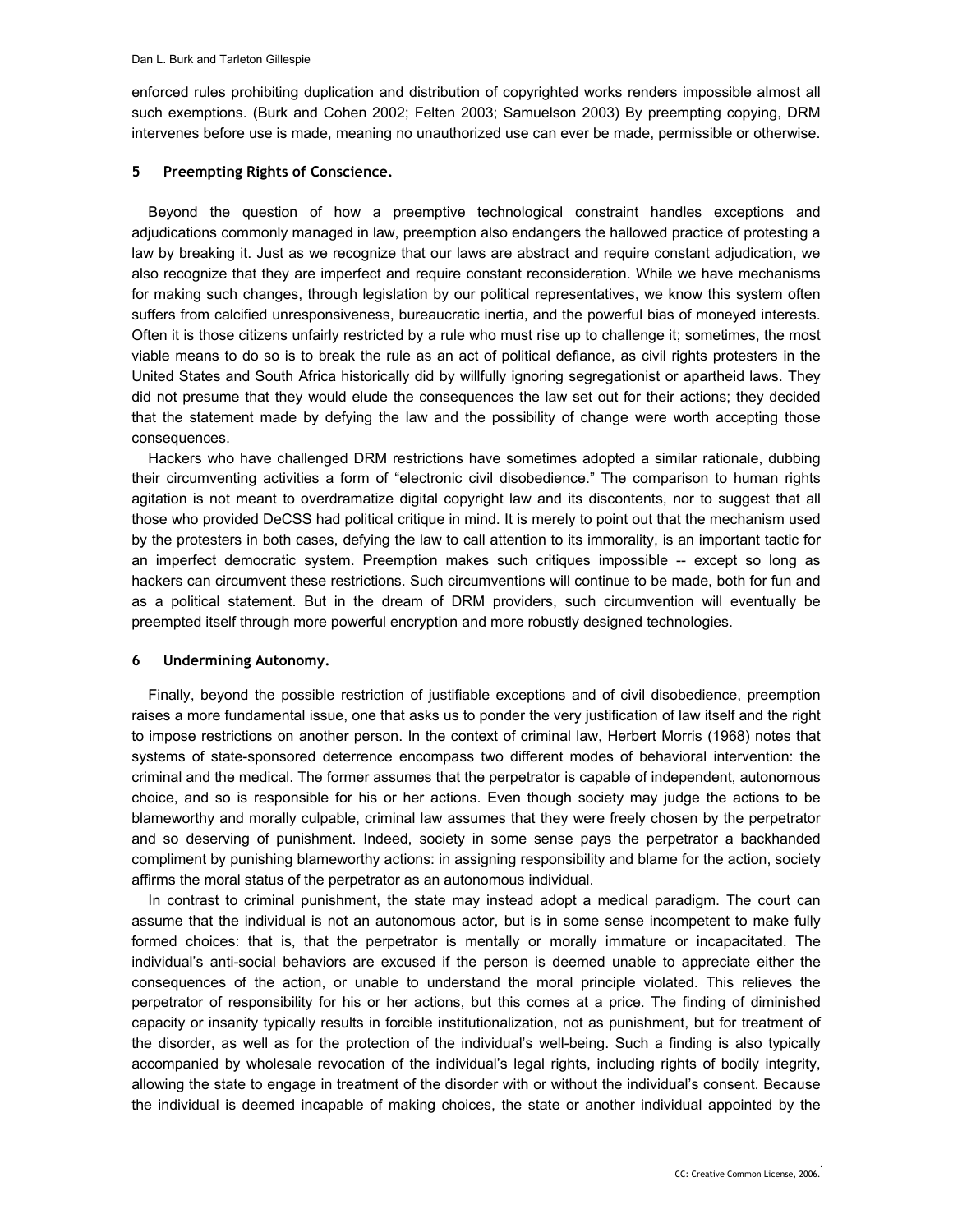state assumes responsibility deserving of pity, but not deserving of recognition as a fully autonomous person.

Adopting a similar framework to that developed by Morris, we might view state sponsorship of DRM as a denial of the responsibility, and so of the autonomy, otherwise accorded to information users. DRM, as we have shown, shifts discretion away from information users, placing it in the hands of information producers. Because DRM preempts the discretion of information users, denying them the choice as to how information products are to be used, it treats them as morally immature or incompetent, preempted from, and by implication incapable of, making a moral decision to obey the law. DRM places information producers in the role of the parent, treating users as children, locking away the cookie jar because users are incapable of independently determining the responsible use of information products. Of course the individual may seek the DRM owner's consent in order to gain access to the content, or their approval of the user's desired use. But positioning the user's actions at the mercy of the DRM owner's consent only underscores the infantilization at work.

#### **7 Undermining the Legitimacy of Law.**

This preemption of responsibility can be challenged on consequentialist grounds as well. A traditional system of law -- in which particular behaviors are prohibited, and in which perpetrators proven to have violated the prohibition are duly punished -- establishes its legitimacy on at least two grounds. First, the code of appropriate behavior articulated by a legal system will enjoy a sense of legitimacy to the extent that it roughly matches an underlying and widely shared morality. While the particular prohibitions may not always be the most exact or fair or perfectly described, and the system by which they are enforced may be plagued by the frailties of human and institutional capacity, those subject to it may nevertheless accept it if it feels like a sufficiently close match to their own personal and communal sense of right and wrong. Second, in a democratic society, we expect that these laws have been written and enacted according to the general wishes of the public upon which they are to be imposed, at least by way of their elected officials. The process by which they are produced lends them legitimacy, as does the moral principles to which they adhere.

But perhaps there is a third element that also lends legitimacy to the rule of law, one we rarely need to consider because it is unavoidably true when the law is only capable of acting after a crime is committed. A citizen may only feel a remote sense that the system of law to which they are subject was chosen by them -- the chain of people and decisions that link that citizen to the sites in which laws are produced can feel long and flimsy. And they may not necessarily sense an ideal match between it and their own personal moral beliefs. But every time this citizen chooses to obey the law, they offer that system a tiny bit of legitimacy, both in their own mind and on a societal level. The very fact that a law can be broken, that I could pocket that candy bar if I so chose, means that I must in every moment choose not to. And with that palpable sense of autonomy, even in the face of laws I don't particularly believe in or feel are unlikely to be enforced, I grant the system of law legitimacy. And I am surrounded by others doing the same, a constant reminder of the legitimacy of these legal norms.

A preemptive restraint, such as DRM, evacuates this sense of agency. The average citizen cannot possibly break the law, and in fact may not even know exactly what this law allows and prohibits. Rather than being contemplated and accepted in every instance, DRM regulates by obviating that choice altogether. The legitimacy of its authority over people, then, cannot be built on the active consent of its subjects. Instead, DRM, by intervening before behavior and preempting possible uses, authorized and otherwise, instrumentalizes users as mechanisms designed to collectively pay the artist's salary, nothing more.

#### **8 Qualifying the Argument.**

To be certain, as our cookie jar analogy above indicates, there already exist other situations in which technology is used to block access to the use of property, and where the state encourages and sanctions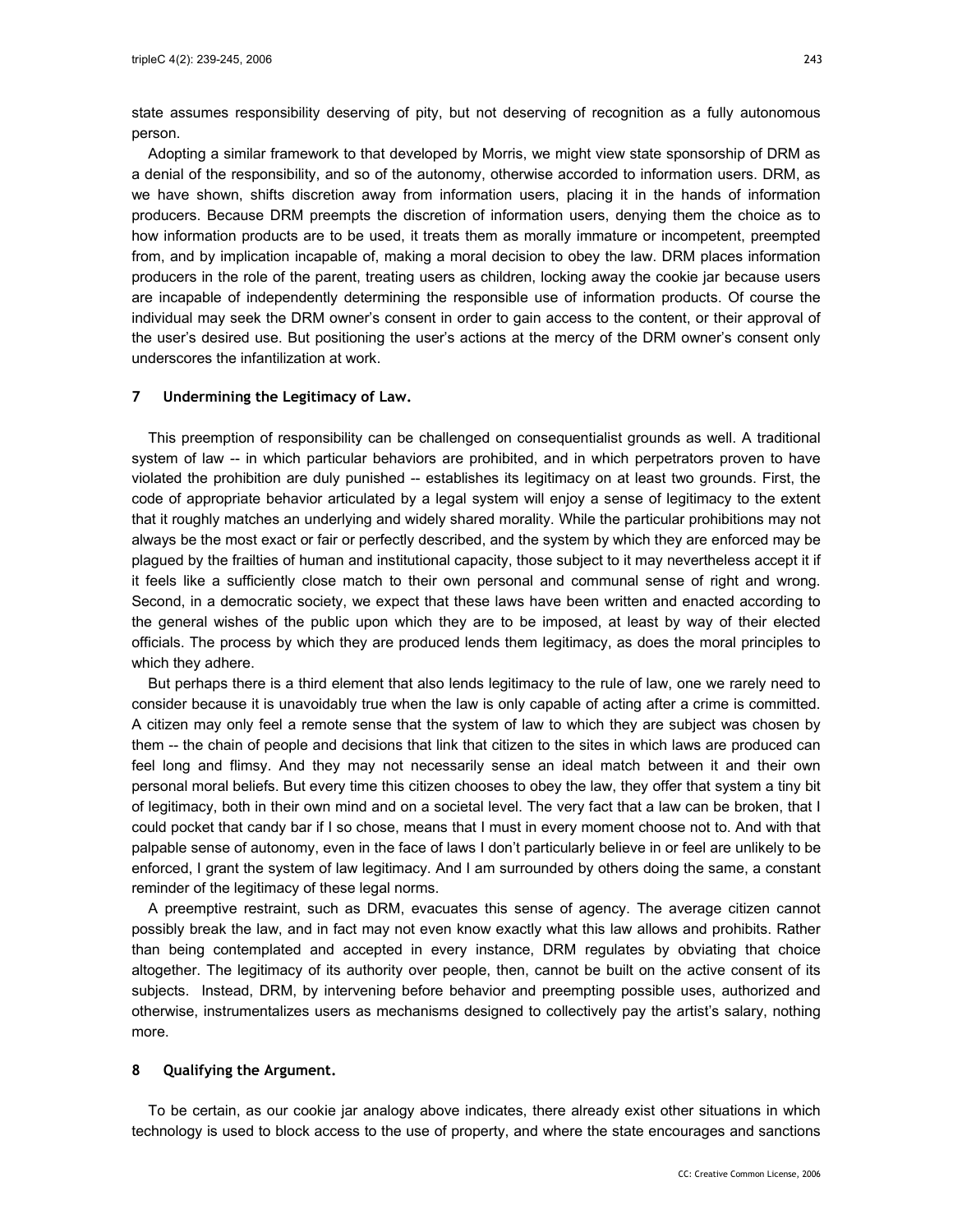the use of such technologies. Locks are commonly used to preempt access to physical property, and the state may prohibit the circumvention of such locks and the provision of lock-picking tools. Do our concerns about the preemptive character of DRM suggest that the very notion of locks and walls should be discarded?

First, it is worth noting when considering such examples that the law typically recognizes certain defenses or excuses for violation of the legal prohibition. For example, the law relieves an actor of culpability when an overriding need, typically for the preservation of life, is at stake. Unlike the disease model of behavior, such defenses do not relieve the actor of responsibility, but rather recognize an exception to the general rule in which the actor acted properly, if contrary to law. And to be fair, U.S. and European anti-circumvention law also allows such exceptions: for example, under the U.S. statute. libraries may circumvent DRM in order to assess content they are considering acquiring, legitimate software designers and computer scientists can circumvent DRM to reverse engineer the code, parents may circumvent DRM on filtering software to see what websites are being blocked. Critics have noted, however, that the near-total prohibition on circulating circumvention tools leaves most of these people without the practical means to enjoy these rights.

But deployment of DRM to exclude information users must be differentiated from state-sanctioned uses of technology to secure physical property, because information goods are uniquely necessary for the definition and development of the self and for participation in culture and the democratic process. U.S. copyright law is built on this central tension: rights to cultural expression are handed to individuals so that the work may be marketed as a commodity to ensure both its dissemination and the compensation of its creator, but this granted right is justifiable precisely because of the need, or right, of the public to freely and widely available culture and knowledge of all sorts. Despite the metaphor of property, the law often recognizes that culture is unlike material property in crucial ways. Information goods offer the cultural and intellectual sustenance that allows us to flourish as intellectual and political beings. Consequently, the user of an informational work is in a unique position to assess his or her need for access to it. Denying users the opportunity to make such an assessment not only risks denying their access to necessary informational works, but the opportunity to make an independent determination as to that need. Legal punishment both excuses the proper unauthorized use of informational works and punishes the culpable, but responsible, misuse of the works. DRM permits neither of these interventions.

#### **9 Conclusion.**

In its strongest form, DRM "lock-out" technology is morally troubling, due to the preemptive constraints it imposes upon information users. These constraints tend to undermine the moral legitimacy of democratic law, to prohibit the exercise of conscience disobedience against the law, and to treat as moral incompetents. Unlike technologies used to secure physical goods, these technological constraints occur in the context of cultural and informational content basic to human flourishing, a further insult to the autonomous choice of the individual. The legitimation of the technology by the state is additionally troubling if one believes, as we do, that the proper role of the state is to foster individual autonomy and flourishing. These factors militate in favor of careful re-consideration of the global rush to deployment of such technologies.

#### **References**

Burk, D. and Cohen, J. (2001). Fair Use Infrastructure for Copyright Management Systems, *Harvard Journal of Law & Technology*, 15, 41-83.

Cohen, J. (1996). A Right to Read Anonymously, *Connecticut Law Review* 28, 981

Drahos, P. (1996). *A Philosophy of Intellectual Property*, Dartmouth, Brookfield.

Felten, E. (2003). A Skeptical View of DRM and Fair Use, *Communications of the ACM*, 46(4), 57-59.

Gillespie, T. (2004). Copyright and Commerce: The DMCA, Trusted systems, and the Stabilization of Distribution, *The Information Society,* 20(4), 239-254.

Gillespie, T. (forthcoming). *Technology Rules: Copyright and the Realignment of Digital Culture*, MIT Press, Cambridge, MA.